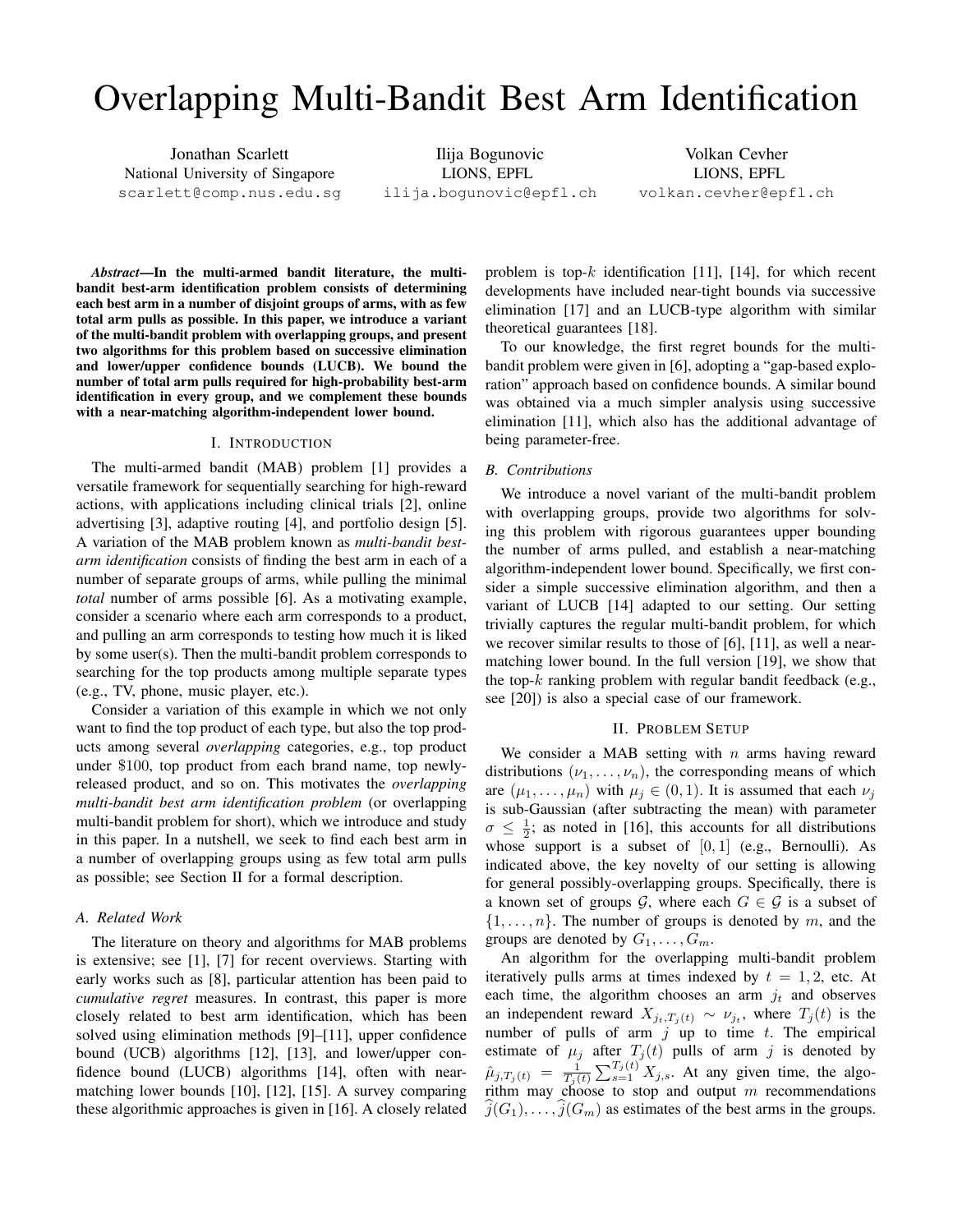The time at which this occurs is called the *stopping time*, and we would like it to be as small as possible. In addition, we seek the correct identification of the best arm in each group  $G \in \mathcal{G}$ . Writing the true best arm of group  $G$  (which is assumed to be unique) as

$$
j^*(G) = \underset{j \in G}{\text{arg max}} \,\mu_j,\tag{1}
$$

the error probability is given by  $P_e = \mathbb{P} \big[ \bigcup_{G \in \mathcal{G}} \{ \widehat{j}(G) \neq \mathbb{R} \} \big]$  $j^*(G)$  . We are interested in algorithms that achieve  $P_e \le \delta$ with guarantees on the total number of arm pulls (i.e., the stopping time), henceforth denoted by T.

Stochastic MAB problems invariably contain fundamental "gaps" between certain arms that dictate the required number of arm pulls. In our setting, these gaps are defined as follows:

$$
\Delta_j = \min \left\{ \min_{G \,:\, j \in G, j = j^*(G)} \left( \mu_j - \mu_{j_{\text{sec}}(G)} \right), \min_{G \,:\, j \in G, j \neq j^*(G)} \left( \mu_{j^*(G)} - \mu_j \right) \right\} \ge 0, \quad (2)
$$

where  $j_{\rm sec}(G)$  is the second-best arm in G, and the minimum of an empty set is infinity. The assumption that  $j^*(G)$  is uniquely defined in (1) is equivalent to requiring  $\Delta_i > 0$ for all  $j = 1, \ldots, n$ . We henceforth refer to any such instance as *identifiable*, and we assume this throughout the paper.

#### *A. Auxiliary Results*

Here we review some useful auxiliary results from the MAB literature that we will use in our analysis. We start with a useful concentration bound based on the law of iterated logarithm [21].

Lemma 1. (Law of iterated logarithm [16, Lemma 1]) *Let*  $Z_1, Z_2, \ldots$  be *i.i.d.* sub-Gaussian random variables with mean  $\mu \in \mathbb{R}$  and parameter  $\sigma \leq \frac{1}{2}$ . For any  $\epsilon \in (0,1)$  and  $\delta \in (0, \frac{1}{e} \log(1+\epsilon)),$  it holds with probability at least  $1 - \frac{2+\epsilon}{\epsilon/2} \left( \frac{\delta}{\log(1+\epsilon)} \right)^{1+\epsilon}$  that

$$
\left|\frac{1}{t}\sum_{s=1}^{t}Z_{s}-\mu\right| \leq U(t,\delta), \quad \forall t \geq 1,
$$
 (3)

*where*

$$
U(t,\delta) = (1+\sqrt{\epsilon})\sqrt{\frac{1+\epsilon}{2t}\log\frac{\log(1+\epsilon)t}{\delta}}.\tag{4}
$$

In accordance with this result, we define the following *upper and lower confidence bounds* at time t:

$$
\text{UCB}_{t}(j) = \hat{\mu}_{j,T_j(t)} + U(T_j(t), \delta/n) \tag{5}
$$

$$
LCB_t(j) = \hat{\mu}_{j,T_j(t)} - U(T_j(t), \delta/n),
$$
 (6)

where the division of  $\delta$  by n is in accordance with a union bound over the  $n$  arms.

Corollary 1. (Confidence bounds) *If the arm reward distributions satisfy the conditions of Lemma 1, then for any*  $\epsilon \in (0,1)$  and  $\delta \in (0, \frac{1}{e} \log(1 + \epsilon))$ , it holds with probability at least  $1 - \frac{2+\epsilon}{\epsilon/2} \left( \frac{\delta}{\log(1+\epsilon)} \right)^{1+\epsilon}$  that

$$
\text{LCB}_t(j) \le \mu_j \le \text{UCB}_t(j), \quad \forall j \in \{1, \dots, n\}, t \ge 1. \tag{7}
$$

*Proof.* This follows by applying Lemma 1 for each  $j =$  $1, \ldots, n$  with  $Z_s = X_{j,s}$  and  $\delta/n$  in place of  $\delta$ , and taking the union bound over  $j$ . Note that after the union bound, we use  $n \cdot \frac{2+\epsilon}{\epsilon/2} \left( \frac{\delta/n}{\log(1+\epsilon)} \right)^{1+\epsilon} \leq \frac{2+\epsilon}{\epsilon/2} \left( \frac{\delta}{\log(1+\epsilon)} \right)^{1+\epsilon}.$ 

In the analysis of the algorithms, we will need to "invert"  $U(t, \delta)$  in the sense of establishing how large t needs to be to upper bound it by a certain threshold.

**Lemma 2.** (Inversion of  $U(t, \delta)$  [16, Eq. (4)]) *The quantity*  $U(t, \delta)$  *defined in* (4) *is such that, for any positive numbers*  $(\delta, n, \Delta)$  *with*  $\Delta \in (0, 1)$ *, we have* 

$$
\min\left\{k \,:\, U(k,\delta/n) \le \frac{\Delta}{4}\right\} \le \frac{2\gamma}{\Delta^2} \log \frac{2\log\left(\gamma(1+\epsilon)\Delta^{-2}\right)}{\delta/n},\tag{8}
$$

where  $\gamma = 8(1 + \sqrt{\epsilon})^2(1 + \epsilon)$ .

Finally, the following lemma relating the number of arm pulls of two different instances permits a simple and elegant approach to establishing lower bounds on T. Here and subsequently, we let  $N_i$  denote the total number of times arm j has been pulled upon termination, so that  $T = \sum_{j=1}^{n} N_j$ .

**Lemma 3.** (Relating two instances [15, Lemma 1]) Let  $\nu$  =  $(\nu_1, \ldots, \nu_n)$  and  $\nu' = (\nu'_1, \ldots, \nu'_n)$  be two different bandit *instances such that for all*  $j = 1, ..., n$ *, the distributions*  $\nu_j$ and  $\nu'_j$  are mutually absolutely continuous. For any almost*surely finite stopping time* σ*, and any event* A *depending only on the history up to the stopping time, we have*

$$
\sum_{j=1}^{n} \mathbb{E}_{\nu}[N_j(\sigma)] D(\nu_j \| \nu'_j) \ge d(\mathbb{P}_{\nu}[\mathcal{A}], \mathbb{P}_{\nu'}[\mathcal{A}]),
$$
 (9)

where  $D(\nu_j \|\nu'_j) = \mathbb{E}_{\nu_j} \big[ \log \frac{\nu_j(X)}{\nu'_j(X)} \big]$  is the KL divergence, and  $d(a,b) = a \log \frac{a}{b} + (1-a) \log \frac{1-a}{a-b}$ . In particular, if  $\mathbb{P}_{\nu}[A] \geq 1 - \delta$  and  $\mathbb{P}_{\nu'}[A] \leq \delta$  for some  $\delta \in (0,1)$ , then<sup>1</sup>  $\sum_{j=1}^{\tilde{n}} \mathbb{E}_{\nu}[N_j(\sigma)] D(\nu_j \| \nu_j') \geq \log \frac{1}{2.4\delta}.$ 

#### III. LOWER BOUND

In this section, we establish a performance benchmark for our practical algorithms by providing an algorithmindependent lower bound on the average number of arm pulls when  $P_e \leq \delta$ . We assume in this section that the MAB reward distributions  $(\nu_1, \ldots, \nu_n)$  satisfy the following assumption.

**Assumption 1.** Each distribution  $\nu_j$  in the bandit instance  $(\nu_1, \ldots, \nu_n)$  comes from a parametric family  $\mathcal{P}$ , and is uniquely parametrized by its mean  $\mu_j \in (0,1)$ . In addition, any two distributions  $\nu_j, \nu'_j \in \mathcal{P}$  are mutually absolutely

<sup>1</sup>See [15, Remark 2] for this variation.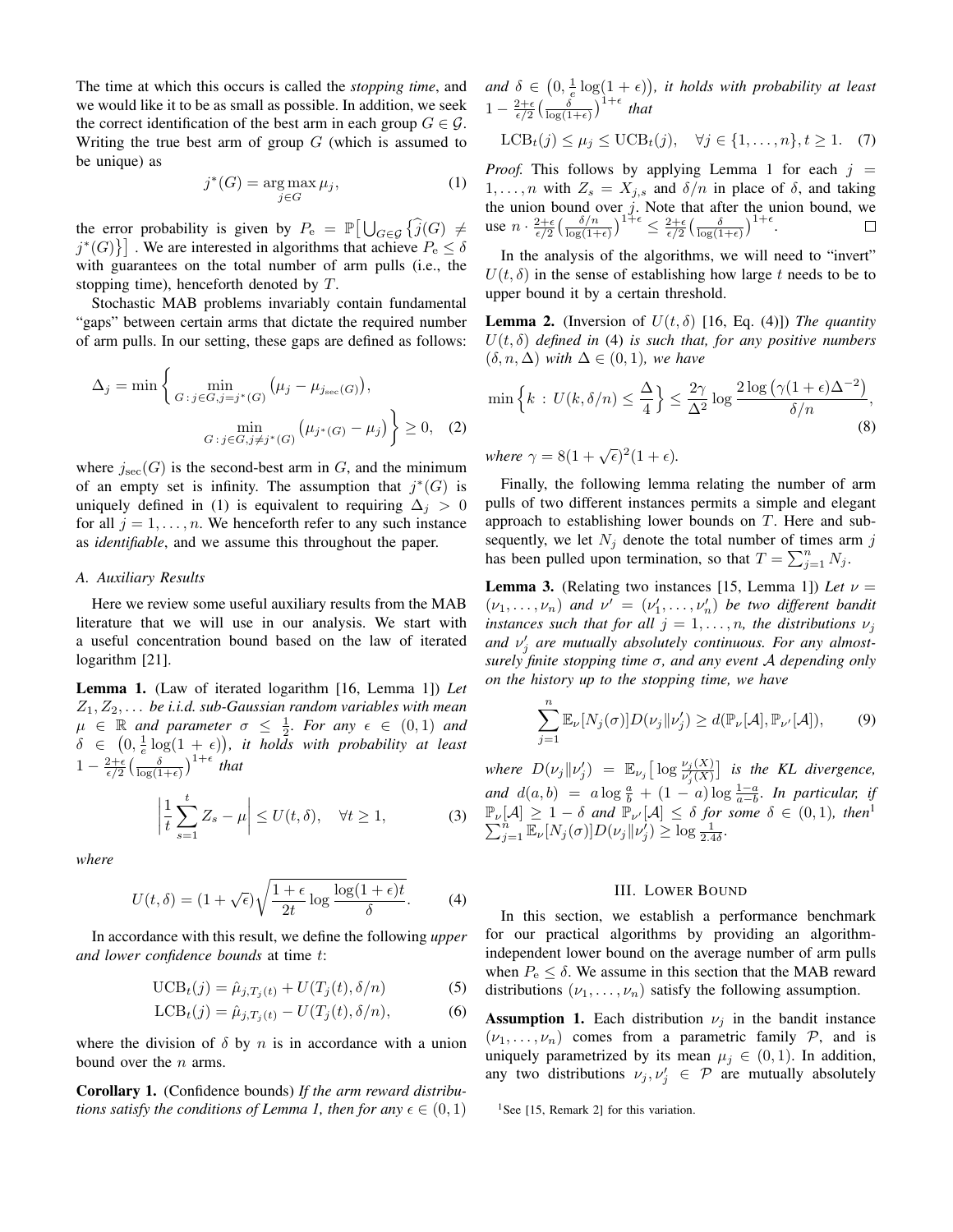continuous, and  $D(\nu_j||\nu'_j) \rightarrow 0$  as the means of  $\nu_j$  and  $\nu'_j$ approach each other.

Assumption 1 is satisfied for Bernoulli rewards and Gaussian rewards with a fixed variance, among others [8], [15].

Our first main result is given as follows.

Theorem 1. (Lower bound) *Under Assumption 1, suppose that a given algorithm* Alg<sup>∗</sup> *achieves* P<sup>e</sup> ≤ δ *for all identifiable bandit instances with reward distributions in* P*. Fix an identifiable instance*  $(\nu_1, \ldots, \nu_n)$  *with means*  $(\mu_1, \ldots, \mu_n)$ *, and for*  $\mathit{each} \; j = 1, \ldots, n, \; \mathit{let} \; \nu'_j \in \mathcal{P} \; \mathit{be} \; \mathit{defined} \; \mathit{via} \; \mathit{its} \; \mathit{mean} \; \mu'_j \; \mathit{as}$ *follows for arbitrarily small*  $\alpha > 0$ *:* 

- *If the outer minimum in* (2) *is achieved by the first term (i.e., a group where j is best) then*  $\mu'_j = \mu_j - (1 + \alpha)\Delta_j$ ;
- *Otherwise*,  $\mu'_j = \mu_j + (1 + \alpha)\Delta_j$ *.*

When  $\text{Alg}^*$  *is run on the instance*  $(\nu_1, \dots, \nu_n)$ *, the average number of arm pulls is at least*  $T_{\text{lower}}(\delta)$ *, where* 

$$
T_{\text{lower}}(\delta) = \sum_{j=1}^{n} \frac{\log \frac{1}{2.4\delta}}{D(\nu_j || \nu'_j)}.
$$
 (10)

*Proof.* Fix a given arm j, and let  $\nu^{(j)}$  be the instance where  $\nu_j$  is replaced by  $\nu'_j$ , and all other arms remain the same as  $\nu$ . We observe from the definition of  $\nu'_j$  in the theorem statement that this change alters one group's best arm. In the first case, there is a group where  $j$  was best but it is pushed below the second-best, and in the second case, there is a group where  $j$  was not best but it is pushed above the best. Note that the definition of  $\nu'_j$  via its mean  $\mu'_j$  is valid due to Assumption 1, and the mutual absolute continuity condition therein ensures that  $D(\nu_j || \nu'_j)$  is finite.

In the following, we assume that  $\nu^{(j)}$  is also an identifiable instance, i.e., each group has a unique best arm. In the appendix of the full version [19], we provide the required changes to circumvent this assumption; these changes use the final part of Assumption 1. Letting  $A$  in (9) be the event that the algorithm provides the correct output for  $\nu$  (and hence, an incorrect output for  $\nu^{(j)}$ ), we claim that Lemma 3 yields

$$
\mathbb{E}_{\nu}[N_j] \ge \frac{\log \frac{1}{2.4\delta}}{D(\nu_j \| \nu'_j)}.
$$
\n(11)

Indeed, this follows from the fact that  $P_e \le \delta$  on all identifiable instances, and since by construction the KL divergence for arms indexed by  $j' \neq j$  is zero (i.e., the distributions are identical in the two instances). Since  $(11)$  holds for any j, the average number of arm pulls is lower bounded by the sum of the right-hand side over all  $j$ , thus proving (10).  $\Box$ 

Remark 1. The bound (10) takes the same form as our upper bounds (to be given in the subsequent sections) whenever  $D(\nu_j || \nu'_j) \leq c\Delta_j^2$  for some constant c, in which case

$$
T_{\text{lower}}(\delta) \ge \sum_{j=1}^{n} \frac{\log \frac{1}{2.4\delta}}{c\Delta_j^2}.
$$
 (12)

For instance, under Gaussian rewards with variance  $\sigma^2$ , a standard calculation gives  $D(\nu_j || \nu'_j) = \frac{\Delta_j^2 (1+\alpha)^2}{2\sigma^2}$ . Moreover,

# Algorithm 1 Successive Elimination Algorithm

**Require:** Groups  $\mathcal{G}$ , constants  $\delta, \epsilon > 0$ 

- 1: Initialize  $i = 1$ ,  $t = 0$ , and  $T_i(t) = 0$  ( $\forall j$ )
- 2: Set  $M_0^{(G)} = G \ (\forall G)$ ,  $\widetilde{G}_0 = G$ , and  $\mathcal{A}_0 = \{1, \dots, n\}$
- 3: while  $A_{i-1} \neq ∅$  do
- 4: Pull every arm in  $A_{i-1}$  once, incrementing t after each pull and updating all  $T_i(t)$
- 5: Compute  $M_i^{(G)}$ ,  $\widetilde{G}_i$  and  $A_i$  via (13)–(15)
- 6: For all G with  $|M_i^{(G)}| = 1$ , set  $\hat{j}(G)$  to be the corresponding single arm.
- 7: Increment the epoch index  $i$

8: end while

9: **return**  $(\widehat{j}(G_1), \ldots, \widehat{j}(G_m))$ 

under Bernoulli rewards with means in the range  $(\eta, 1 - \eta)$ , it is known that  $D(\nu_j||\nu'_j) \leq \frac{\Delta_j^2(1+\alpha)^2}{\eta(1-\eta)}$  $\frac{\gamma_j(1+\alpha)}{\eta(1-\eta)}$  [7, Eq. (2.8)].

### IV. SUCCESSIVE ELIMINATION ALGORITHM

Successive elimination is a common MAB technique in which confidence bounds are used to rule out suboptimal arms, the remaining arms are sampled once each, and this procedure is repeated until one arm remains. In this section, we adopt this approach for the overlapping multi-bandit problem.

As is common in elimination algorithms, we work in *epochs* indexed by  $i = 1, 2, \ldots$ , where within a given epoch we pull several arms. To decide which arms to pull and which to eliminate, we make use of the following definitions:

• Potential maximizers within group  $G$ . This is the set of arms  $j \in G$  whose UCB is not below the top LCB:

$$
M_i^{(G)} = \left\{ j \in G : \mathrm{UCB}_{t_i}(j) \ge \max_{j' \in G} \mathrm{LCB}_{t_i}(j') \right\}
$$
(13)

under the definitions (5)–(6), where  $t_i$  is the total number of arm pulls after those that occur in the  $i$ -th epoch.

Unresolved groups. This is the set of groups that still have at least two potential maximizers:

$$
\widetilde{\mathcal{G}}_i = \left\{ G \in \mathcal{G} \, : \, |M_i^{(G)}| \ge 2 \right\},\tag{14}
$$

with  $\widetilde{\mathcal{G}}_0 = \mathcal{G}$ .

• Arms of interest. This is the set of arms that are the potential maximizer for at least one unresolved group:

$$
\mathcal{A}_i = \{ j : \exists G \in \widetilde{\mathcal{G}}_i \text{ with } j \in G \}. \tag{15}
$$

With these definitions in place, the successive elimination algorithm is described in Algorithm 1.

Theorem 2. (Upper bound for successive elimination) *For any*  $\epsilon \in (0,1)$  and  $\delta \in (0, \frac{1}{\epsilon} \log(1+\epsilon)),$  with probability at least  $1 - \frac{2+\epsilon}{\epsilon/2} \left( \frac{\delta}{\log(1+\epsilon)} \right)^{1+\epsilon}$ , the successive elimination algorithm *terminates with the correct output after at most*  $T_{\text{elim}}(\delta, \epsilon)$ *arm pulls, where*

$$
T_{\text{elim}}(\delta, \epsilon) = \sum_{j=1}^{n} \frac{2\gamma}{\Delta_j^2} \log \frac{2 \log \left( \gamma (1 + \epsilon) \Delta_j^{-2} \right)}{\delta/n}, \qquad (16)
$$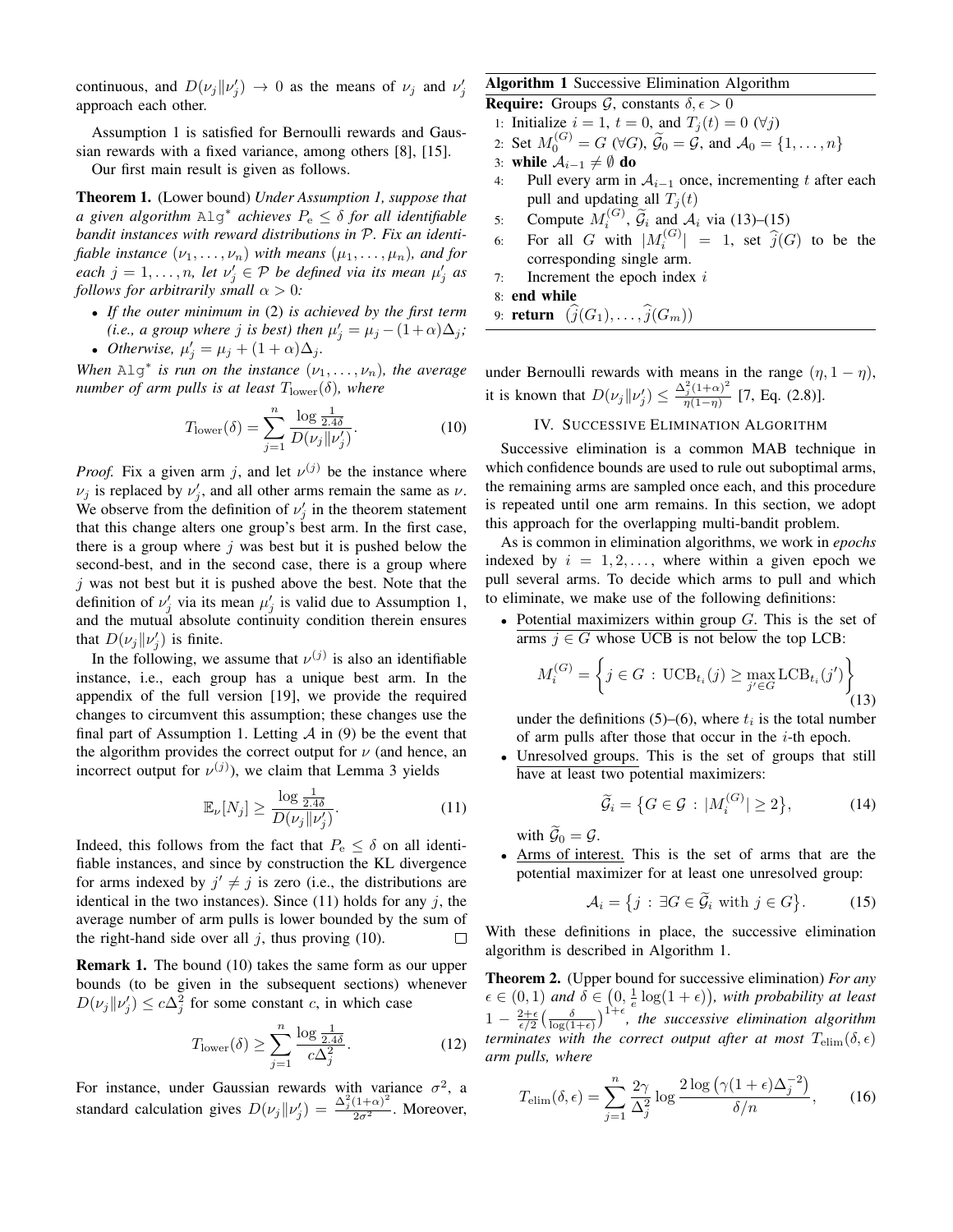with  $\gamma = 8(1 + \sqrt{\epsilon})^2(1 + \epsilon)$ .

*Proof.* It suffices to show that when the high-probability event in Corollary 1 holds, the algorithm terminates with the correct estimates and performs at most  $T_{\text{elim}}(\delta, \epsilon)$  arm pulls.

We first show that the algorithm never removes an optimal arm  $j^*(G)$  from the arms of interest without first correctly assigning  $\widehat{j}(G) = j^*(G)$ . We prove this by induction, with the trivial base case being that  $j^*(G)$  is initially both of interest and in  $M_0^{(G)}$  by construction. Now, assuming  $j^*(G) \in M_{i-1}^{(G)}$ after the  $(i - 1)$ -th epoch, we have

$$
\text{UCB}_{t_i}(j^*(G)) \ge \mu_{j^*(G)}\tag{17}
$$

$$
=\max_{j'\in G}\mu_{j'}\tag{18}
$$

$$
\geq \max_{j' \in G} \text{LCB}_{t_i}(j'),\tag{19}
$$

where both (17) and (19) use the validity of the confidence bounds (Corollary 1). Therefore,  $j^*(G)$  meets the condition (13), and it remains in  $M_i^{(G)}$  in Line 6 of Algorithm 1. By induction, this means that  $j^*(G)$  remains in  $M_i^{(G)}$  as long as  $G$  remains unresolved, so it is the only arm in  $G$  that can be declared optimal.

Next, we bound the number of pulls of each arm. By construction, after Line 4 of Algorithm 1 in a given epoch, all arms of interest have been pulled the same number of times, and therefore have the same value of  $U(T_i(t), \delta/n)$ , henceforth referred to as  $U_i$  in epoch i. By Lemma 2, this value is at most  $\frac{\Delta}{4}$  once the number of epochs reaches the right-hand side of (8). Now, fix any arm  $j$  and note the following:

• If  $j$  is the top arm in group  $G$ , the group will be resolved once all other  $j' \neq j$  from G are removed from  $M_i^{(G)}$ . For any such j', if  $U_i < \frac{\Delta_j}{4}$  then by (5)–(6),  $|\text{UCB}_{t_i}(j') LCB_{t_i}(j')| < \frac{\Delta_j}{2}$ . Hence,

$$
\text{UCB}_{t_i}(j') < \text{LCB}_{t_i}(j') + \frac{\Delta_j}{2} \tag{20}
$$

$$
\leq \mu_{j'} + \frac{\Delta_j}{2} \tag{21}
$$

$$
\leq \mu_j - \frac{\Delta_j}{2} \tag{22}
$$

$$
\leq \text{UCB}_{t_i}(j) - \frac{\Delta_j}{2} \tag{23}
$$

$$
\langle \text{LCB}_{t_i}(j), \tag{24}
$$

where (20) and (24) use the above-mentioned gap between UCB and LCB, (21) and (23) use the validity of the confidence bounds, and (22) uses the definition of  $\Delta_i$ and the fact that  $j = j^*(G)$ . We see from (24) that j' is removed from  $M_i^{(G)}$ . Since this holds for all  $j' \neq j$  in G, it follows that the group is marked as resolved.

• On the other hand, if  $j \in G$  is not the top arm in G, and if  $U_i < \frac{\Delta_j}{4}$ , a similar argument (detailed in the full version [19]) gives  $\mathrm{UCB}_{t_i}(j) < \mathrm{LCB}_{t_i}(j^*(G))$ . This implies that j is removed from  $M_i^{(G)}$ .

Combining these, we conclude that arm  $j$  only ever continues being pulled if  $U_i \ge \frac{\Delta_i}{4}$ . Since i is precisely the number of *with*  $\gamma = 8(1 + \sqrt{\epsilon})^2(1 + \epsilon)$ .

## Algorithm 2 LUCB-Type Algorithm

**Require:** Groups  $\mathcal{G}$ , constants  $\delta, \epsilon > 0$ 1: Sample each arm once; set  $T_i(n) \leftarrow 1 \ (\forall j)$ ; initialize  $t = n$  and  $i = 1$ 2: while True do 3: for  $G \in \mathcal{G}$  do 4:  $h_i^{(G)} = \arg \max_{j \in G} \hat{\mu}_{j,T_j(t)}$ 5:  $l_i^{(G)} = \arg \max_{j \in G \setminus \{h_i^{(G)}\}} \text{UCB}_t(j)$ 6:  $w_i^{(G)} = \text{UCB}_t(l_i^{(G)}) - \text{LCB}_t(h_i^{(G)})$ 7: end for 8:  $G'_{i} \leftarrow \arg \max_{G \in \mathcal{G}} w_{i}^{(G)}$  (breaking ties arbitrarily) 9: if  $w_i^{(G_i')} \leq 0$  then 10: **return**  $(h_i^{(G_1)}, \ldots, h_i^{(G_m)})$ 11: else 12: Sample  $h_i^{(G_i')}$  $\binom{G'_i}{i}$  and  $l_i^{(G'_i)}$ 12. Sample  $n_i$  and  $i_i$ <br>
13: Set  $t \leftarrow t + 2$  and  $i \leftarrow i + 1$ ; update all  $T_j(t)$ 14: end if 15: end while

arm pulls of all remaining arms after epoch  $i$ , applying Lemma 2 and summing (8) over  $j = 1, \ldots, n$  yields (16). П

We observe that (16) matches (12) up to the constant factors and the extra log factor  $\log \frac{2 \log(\gamma(1+\epsilon) \hat{\Delta}_j^{-2})}{n}$  $\frac{n}{n}$ , which is typically insignificant compared to the leading  $\frac{1}{\Delta_i^2}$  term (e.g., we in fact have tightness up to constant factors when  $\delta = O(n^{-\alpha})$  and  $\min_j \Delta_j = \Omega(n^{-\beta})$  for some constants  $\alpha, \beta > 0$ ).

## V. LUCB-TYPE ALGORITHM

In Algorithm 2, we describe a lower-upper confidence bound (LUCB) algorithm inspired by that proposed for top $k$  identification [14], [16]. We initially pull every arm once, and then proceed in rounds within which two arms are pulled; similarly to Algorithm 1, these rounds are indexed by  $i \geq 1$ .

In round i, within each group  $G \in \mathcal{G}$ , we consider the highest-mean arm  $h_{i}^{(G)}$ , and the arm  $l_i^{(G)}$  with the highest UCB score in  $G \setminus \{h_i^{(G)}\}$ . If  $UCB_t(l_{i_{(G)}}^{(G)}) - LCB_t(h_i^{(G)}) < 0$ for all  $G \in \mathcal{G}$ , then we believe each  $h_i^{(G)}$  to be optimal within its group, so we terminate. Otherwise, to learn more about the competing arms  $h_i^{(G)}$  and  $l_i^{(G)}$ , we pull them both for the group such that their confidence regions overlap the most (i.e.,  $\mathrm{UCB}_{t}(l_{i}^{(G)}) - \mathrm{LCB}_{t}(h_{i}^{(G)})$  is highest). As usual, here t denotes the total number of arm pulls so far.

**Theorem 3.** (Upper bound for LUCB) *For any*  $\epsilon \in (0,1)$ and  $\delta \in (0, \frac{1}{\epsilon} \log(1 + \epsilon))$ , with probability at least 1 −  $\frac{2+\epsilon}{\epsilon/2} \left( \frac{\delta}{\log(1+\epsilon)} \right)^{1+\epsilon}$ , the LUCB algorithm terminates with the *correct output after at most*  $T_{\text{luch}}(\delta, \epsilon)$  *arm pulls, where* 

$$
T_{\text{luch}}(\delta,\epsilon) = 2\sum_{j=1}^{n} \frac{2\gamma}{\Delta_j^2} \log \frac{2\log\left(\gamma(1+\epsilon)\Delta_j^{-2}\right)}{\delta/n},\qquad(25)
$$